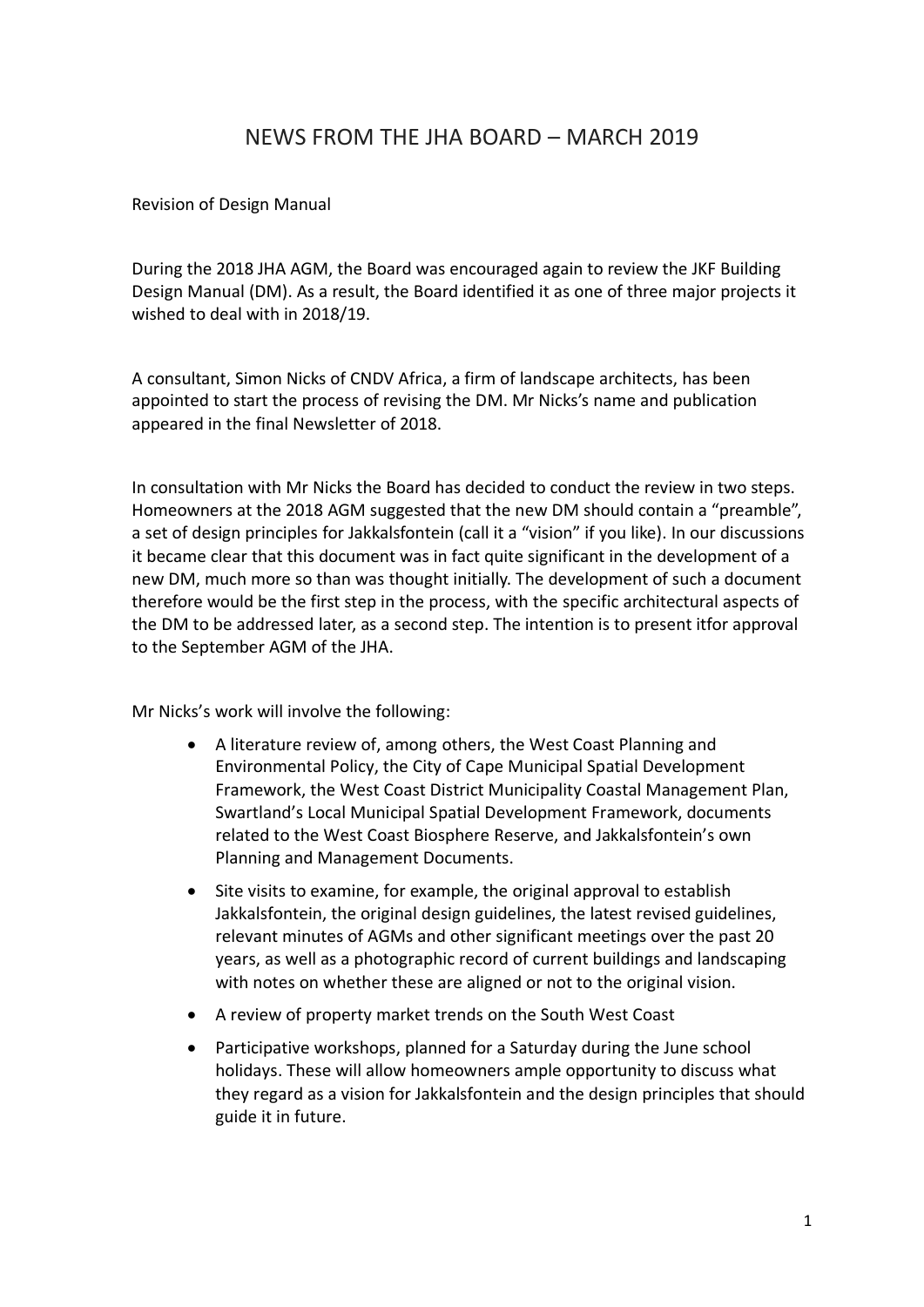The proposed cost of the work unfortunately exceeds the budget allocated for this item in the 2018/19 approved budget. However, the Board felt that this was such a significant element in decisions that need to be taken that the extra money will be taken from savings elsewhere in the budget. This is not an exercise that the JHA has done since the original design principles formulated in the early 1990s, and the Board believes now is the right time to invest time and money in this. (I attach a document that contains notes from an informal meeting of homeowners held in 2014 in which the need for revisiting Jakkalsfontein's "vision" is indicated).

The solar farm project

This is the second of the major projects the Board identified (please refer to the August 2018 Newsletter for a progress report). The Board has appointed a consultant electrical engineer to draw up the specifications for the work, request quotations, evaluate the offers, and recommend a contractor.

We would like to invite homeowners to submit questions and contributions to the Admin Office  $(\underline{\text{admin}\omega\text{ }|\text{kf.co.za}})$  before 30 April 2019, for the consultant's consideration. Please put "Solar farm proposal" in the email's subject line. The report and recommendations of the contractor will be put forward to homeowners at either a Special General Meeting, or the 2019 Annual General Meeting, depending on progress made. Should the proposal get the go-ahead, the Board is legally required to call for an environmental impact assessment to be done before construction can start.

## Access control

A policy to control access of guests to Jakkalsfontein will be put on trial soon (after the Easter holidays). The Board is aware that it is impossible at the moment to operate a 24 hour watertight access control system, but is of the opinion that there is a need for better control mechanisms. The new measures are introduced to regulate access of guests and renters. The current system used by homeowners themselves and by contractors will remain in place. More details will be provided later, but homeowners will be required to inform the admin/gate office beforehand of the arrival of guests, including guests of guests. No guests will be granted access to the Reserve by the gate guard or duty ranger without the homeowner's approval. Guests will be issued with a permit to display inside their vehicles for the period they are at Jakkalsfontein.

While we are testing out these procedures, the Reserve Manager will continue to explore different access control systems and their cost implications.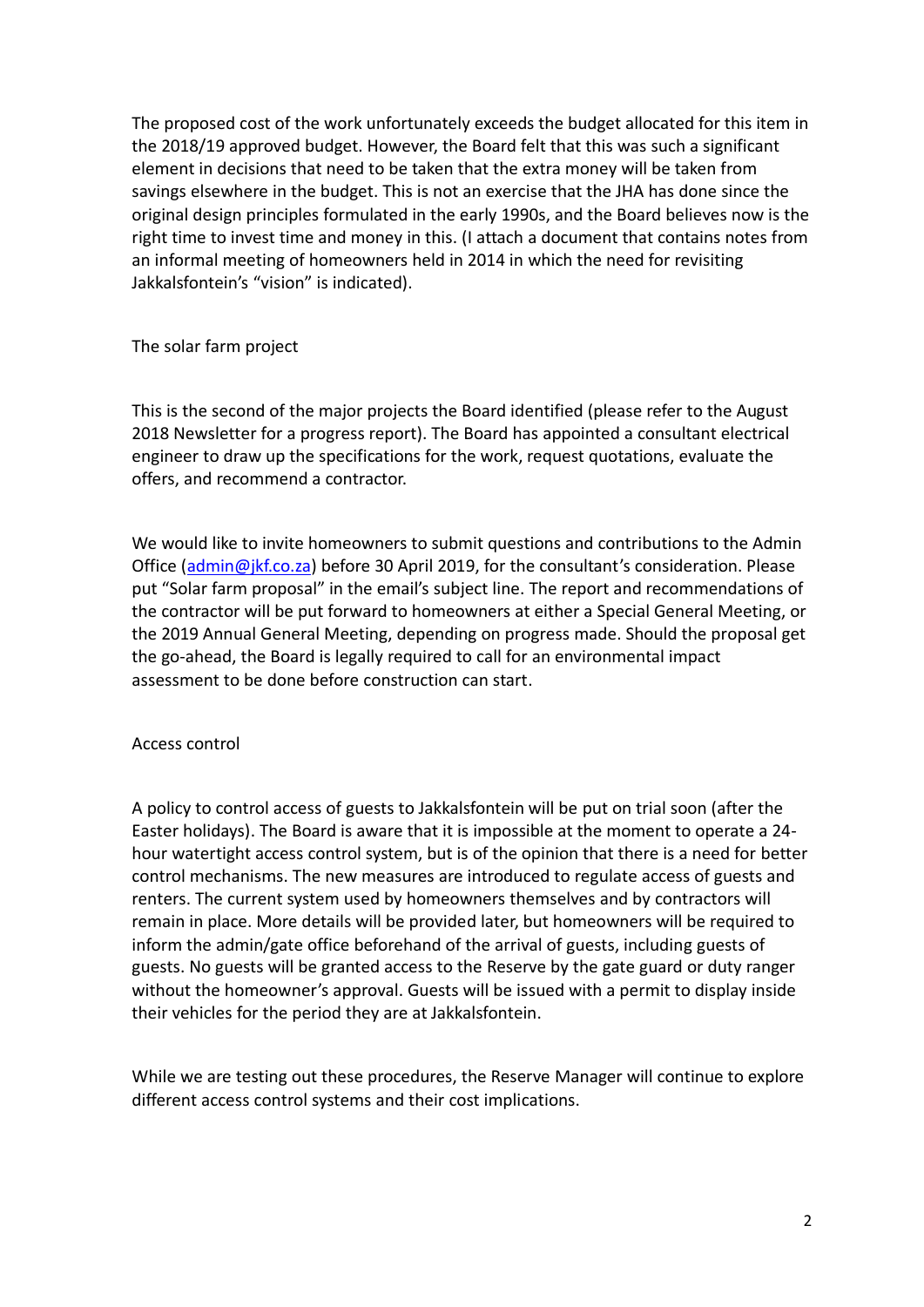Transgressions of rules and regulations

In the February 2018 Newsletter we gave a list of the most common transgressions of rules and regulations at Jakkalsfontein. The Board has asked the Reserve Manager to provide a summary of such transgressions at every Board meeting. In due course the Board will report these transgressions (anonymized) in the newsletters that appear after Board meetings.

Informal meeting 2019

In 2018 the Board introduced the idea of an open forum where homeowners could meet for two hours to discuss in an informal setting matters of common interest. This year we will do the same, with a meeting on 20 April between 09.00 and 11.00 in the Resort Centre. If you have a topic or idea that you would like to be raised at the meeting, please send a brief email or note to the Office (you don't have to be present at the meeting to suggest something). Please use "Informal meeting 2019" in the subject line. We will use this to draw up a rough agenda, and to see how much time we have to allocate to each topic.

Rainfall for the summer months

October 2018 (1.5 mm); November 2018 (0 mm); December 2018 (11 mm); January 2019 (4.5 mm); February 2019 (0 mm); March to date (32 mm).

Fire risk, strategy and prevention talk to homeowners

The recent devastating fires in the Western Cape raised the question: how prepared are we at Jakkalsfontein? Steyn Marais will address this question on 30 March at 11h00 in the Resort Centre. The talk will include a description of the strategy and preventative measures that have been put in place at Jakkalsfontein as well as information about the firefighting resources at our disposal and homeowner participation. The talk will be followed by a fire hydrant operation demonstration to homeowners.

Number of horses

The Board accepted a rule that no owner will be permitted to keep more than two horses at Jakkalsfontein. This currently is in the agreement that horse owners signed, but we are nevertheless in a situation where we have three owners but eight horses. This rule will be submitted to the AGM for ratification.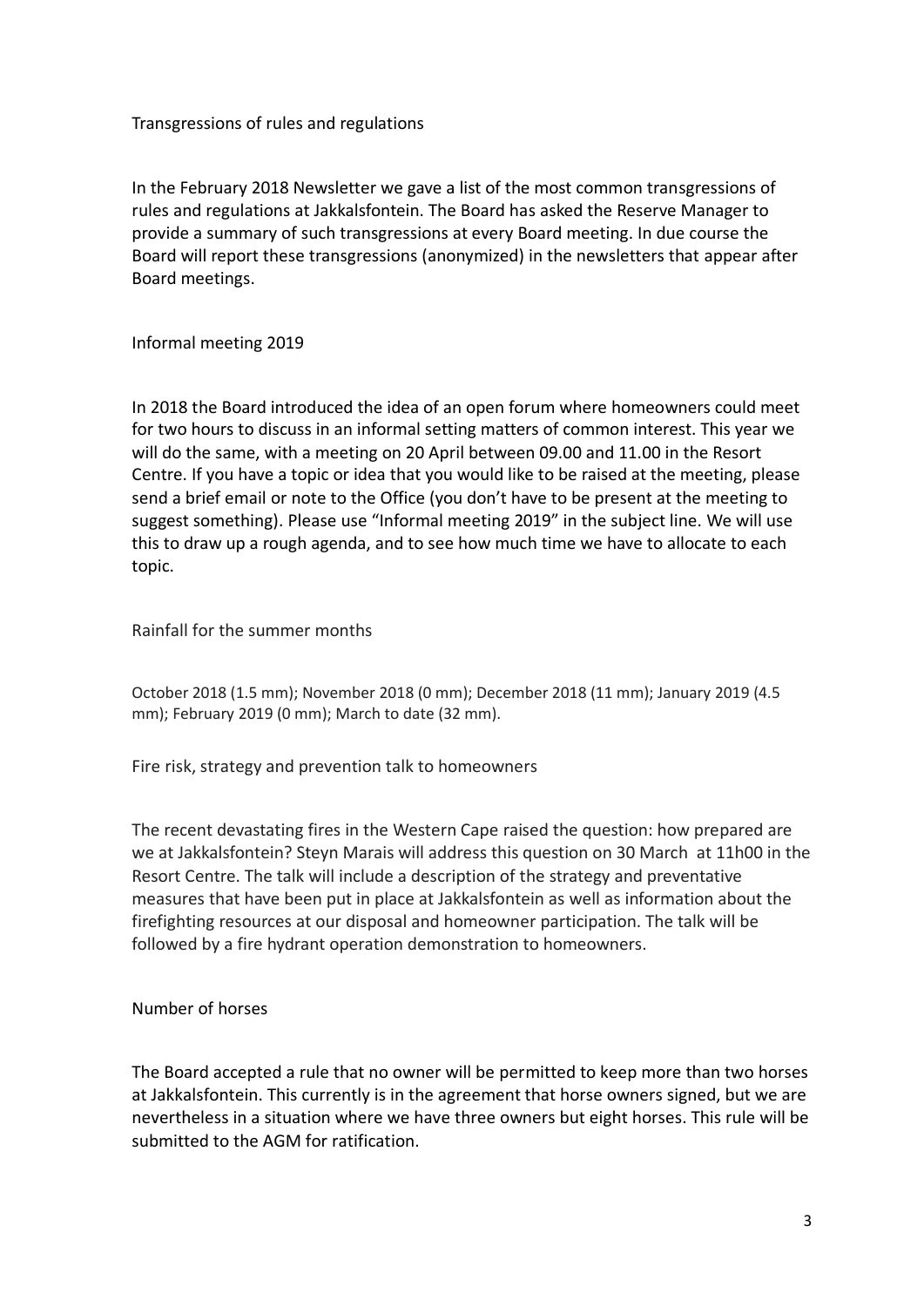## Beach cleanup

The beach clean-up Steyn Marais organized for International Beach Cleanup Day last year did not elicit overwhelming participation. Nevertheless, the small but merry band collected a huge amount of debris from the beach.